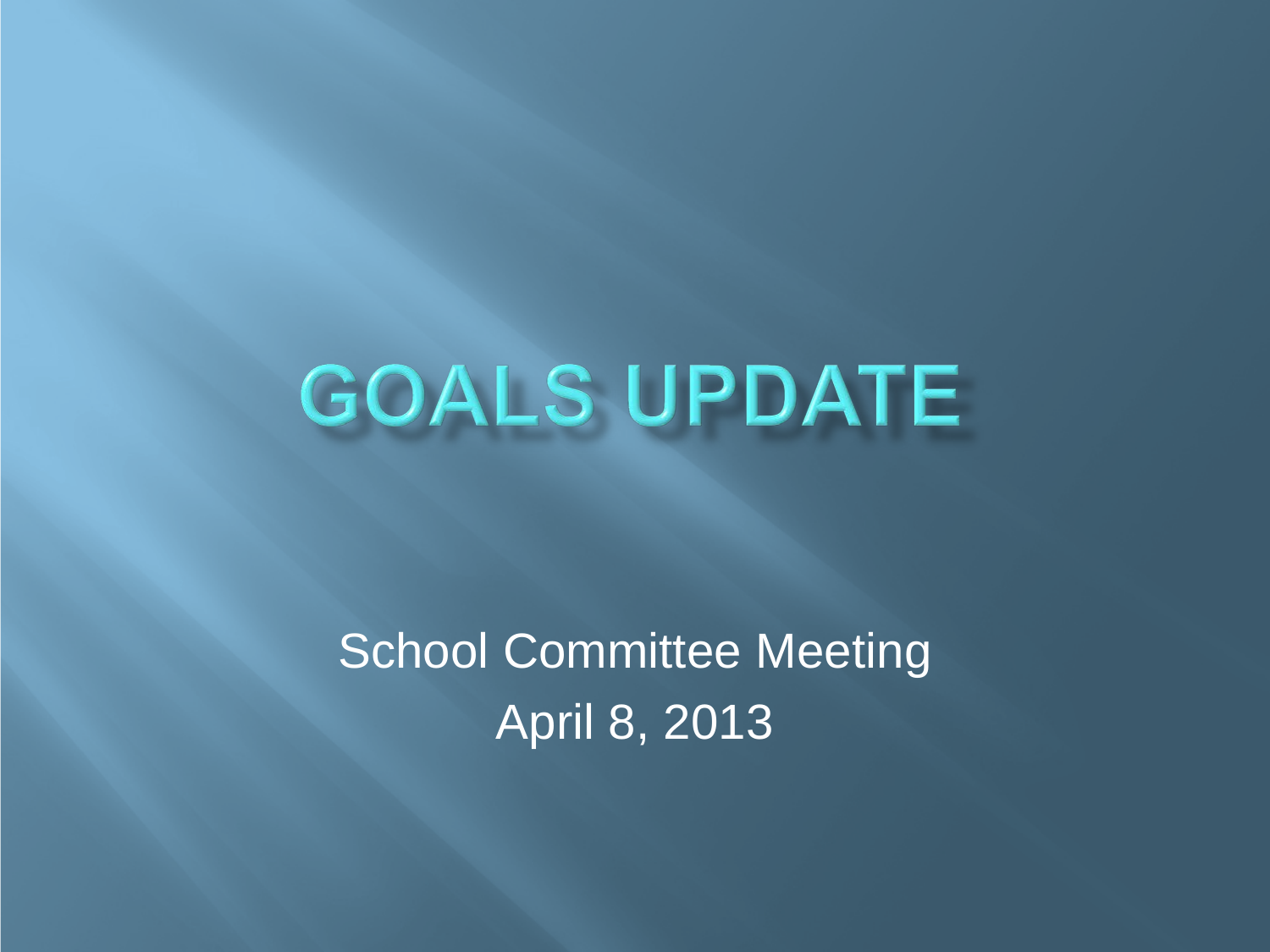

### **Educational Goals & Select Improvement Strategies**

- **1. Improve achievement for all students, including narrowing achievement gaps for identified student groups.**
	- **□ Continue to refine instructional intervention strategies at all grade levels.**
	- Support expanded middle school reading initiative through literacy coaching and new  $6<sup>th</sup>$  grade reading intervention.
	- Expand participation of under represented students in high-level courses.
- **2. Provide students with a coherent, consistent, and aligned pre-K through grade 12 curriculum that includes authentic learning experiences, a variety of assessment strategies, and use of digital tools.**
	- □ Continue to align Newton's curriculum to the Common Core State Standards, including expanding common assessments across all grade levels and curriculum areas.
	- **E** Continue to nurture teacher collaboration to better understand the Common Core, improve instructional practice and enhance student performance.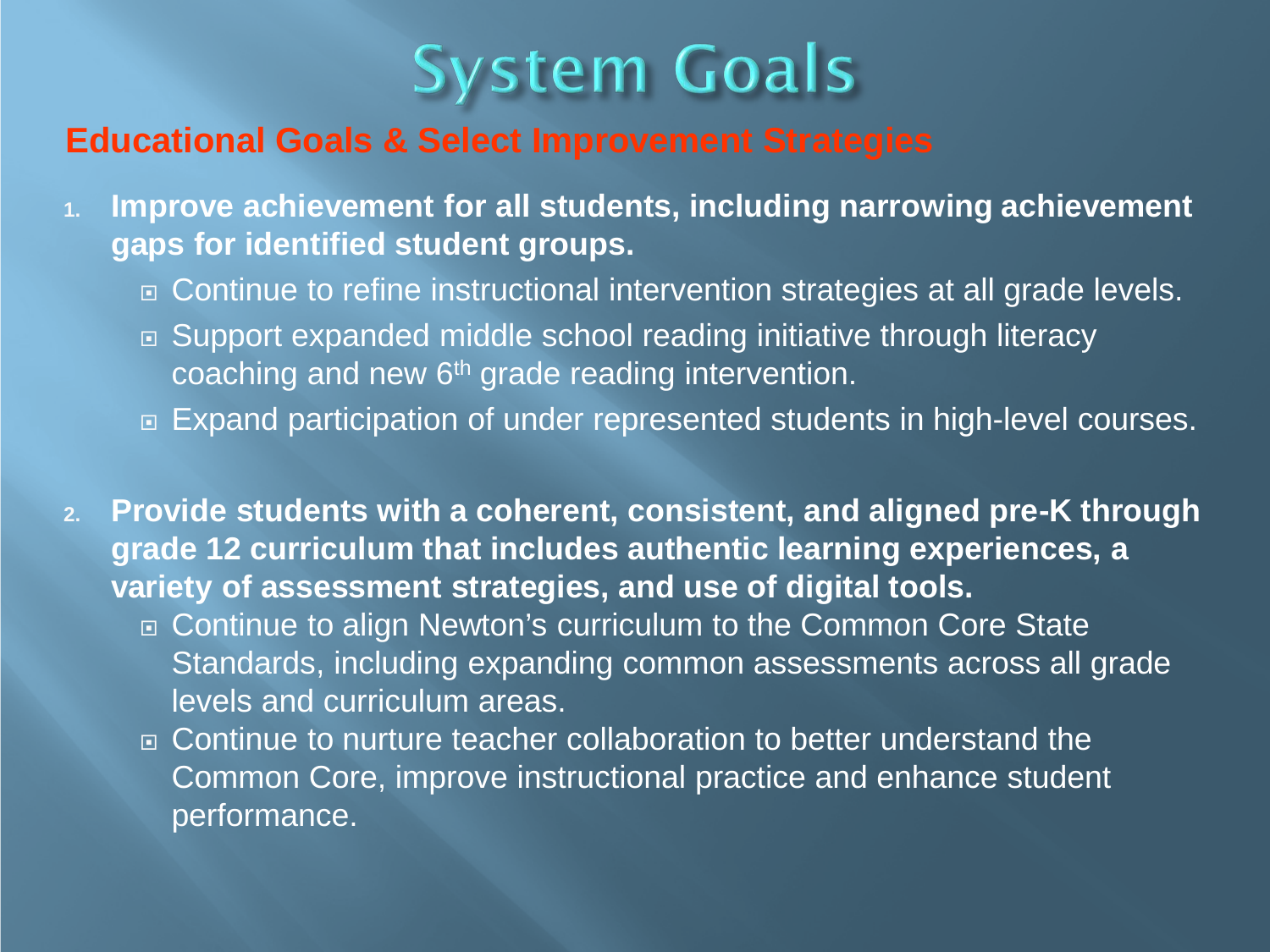

- **3. Ensure that instruction cultivates curiosity, and incorporates, critical thinking, communication, collaboration, and opportunities for students to create and invent.**
	- Continue to support, nurture and expand initiatives that foster innovation
	- Continue to expand the senior year and other culminating projects at both high schools.
	- **□ Continue to expand flexibility and opportunities between both high schools** to share student offerings.
	- □ Continue "Making Thinking Visible" (MTV) initiative at the middle schools and begin to implement "Making Thinking Visible" strategies at the elementary level.
- **4. Develop and support educator collaboration including looking at student work, sharing effective instructional practices, and data analysis on a variety of student learning measures, and provide focused and job- embedded professional learning that supports district teaching and learning goals for all teachers, administrators and staff.**
	- **Provide job-embedded professional development (teachers working with** coaches) focused on student learning.
	- □ Continue to expand summer professional learning and in-service credit projects with an emphasis on educator collaboration and curriculum alignment and articulation.
	- Implement professional learning for K-8 literacy specialists and coaches
	- □ Continue to develop, strengthen, and support PLCs.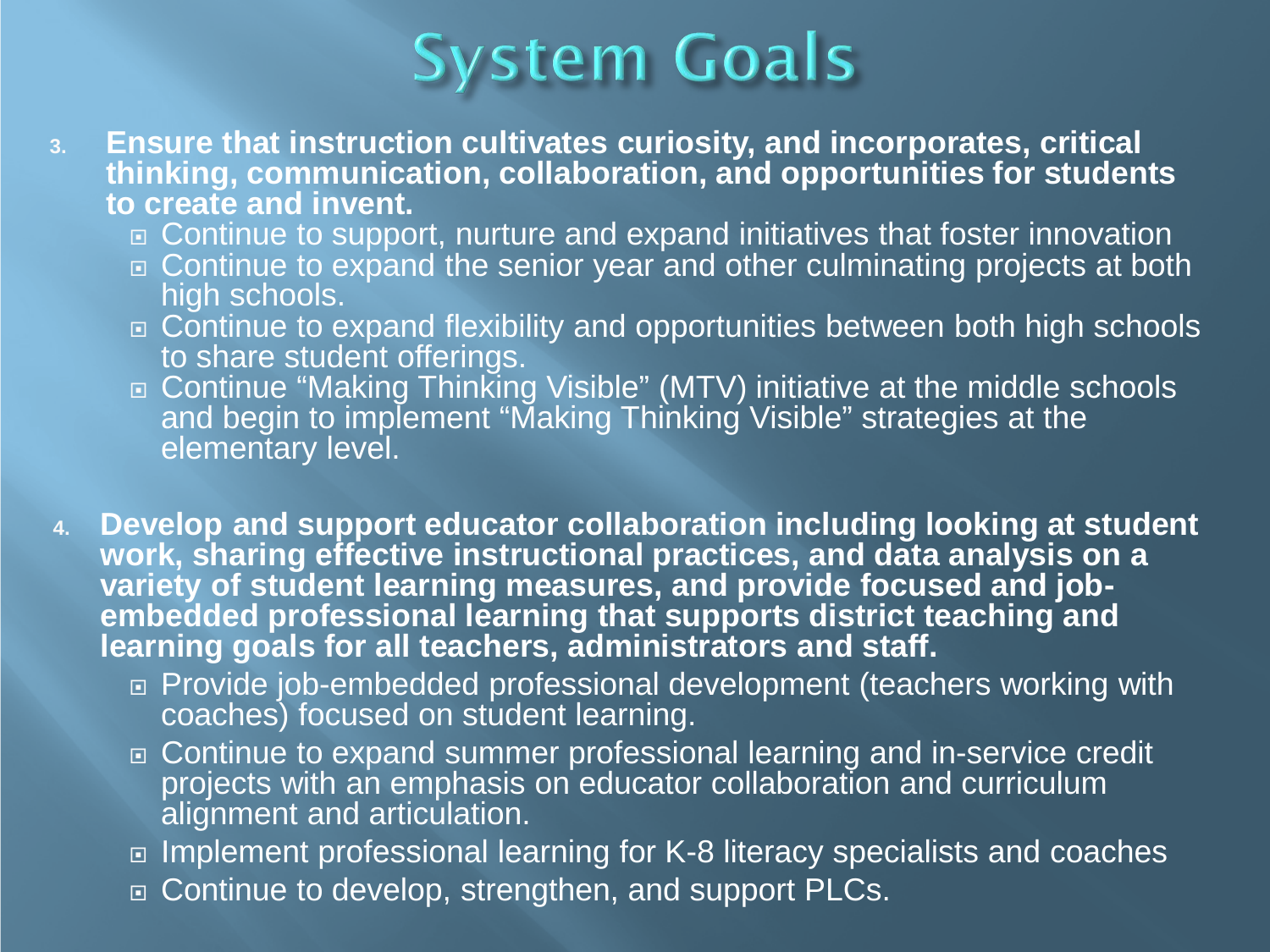

- **5. Effectively Implement new Educator Evaluation System with a focus on teaching and learning.**
	- □ Design and implement an evaluation professional development for both administrators and teachers to introduce the components of the new system and begin using it.
	- □ The Educator Evaluation Implementation Committee continues to review, manage and amend the evaluation process and the tools as needed. In addition, it will explore how to incorporate student performance data into the evaluation procedures.
	- □ The new evaluation professional development team continues to anticipate and respond to educator's learning needs.
- **6. Nurture a respectful and caring educational environment in which all students become more empathetic, engaged and ethical citizens.**
	- ◘ Continue to refine implementation of bullying prevention curriculum at each grade level and continue annual anti-bullying staff and parent training.
	- ◘ Implement recommendations from self-assessment of the district's social and emotional tiered system of support and track data to measure success.
	- ◘ Explore implementation of Positive Behavior Interventions and Supports
	- ◘ Ensure that increased mental health staffing and new social/emotional programs address the emerging needs of students and families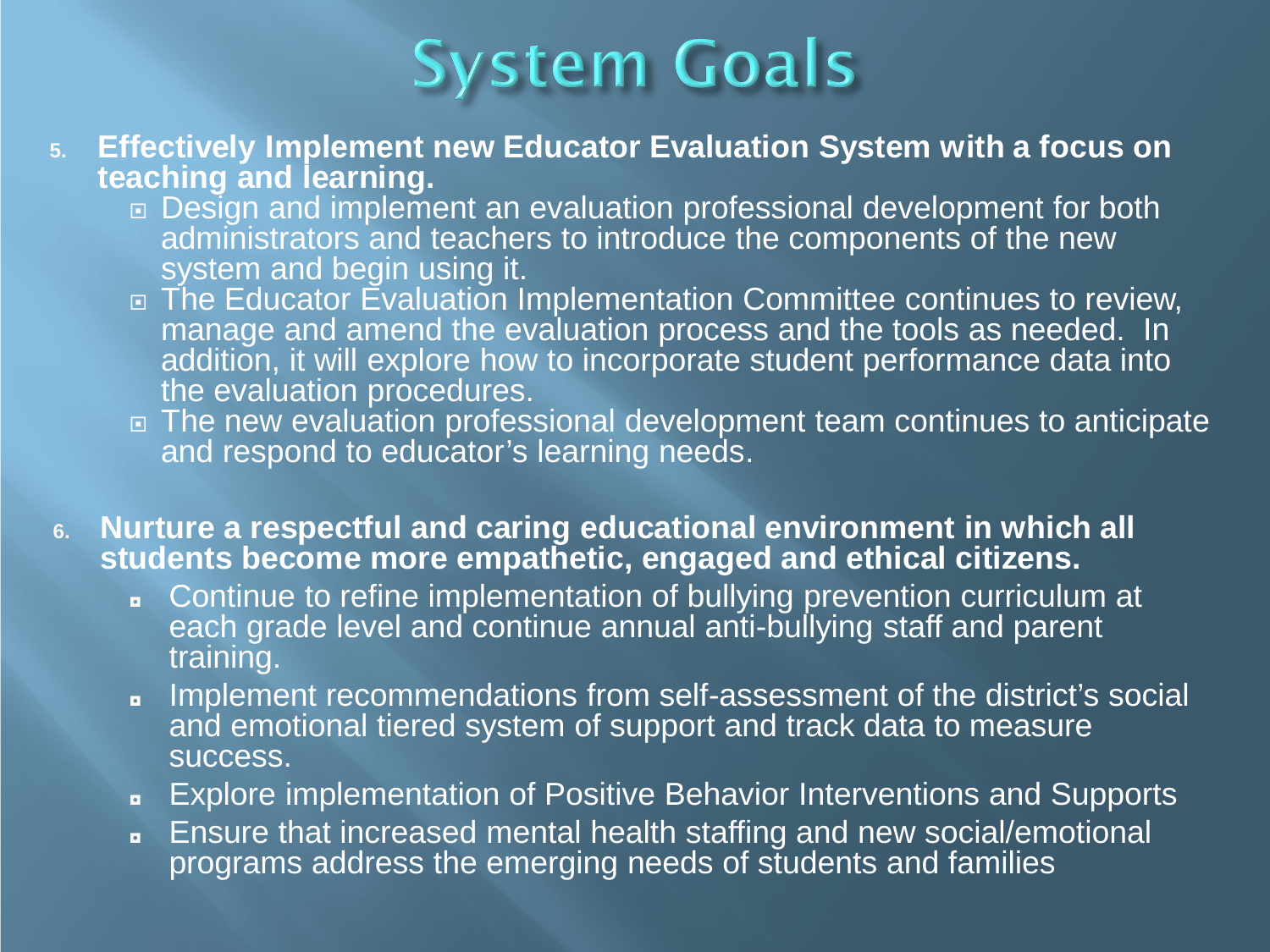# **System Goals**

## **Managerial & Operational Goals & Select Improvement Strategies**

- **1. Continue to develop concrete plans to address long-term facilities across the system.**
	- Refine long-range plan, update with current enrollment, Massachusetts School Building Authority (MSBA) information, analyze swing space, buffer zones, large and mid-range projects.
	- **■** Integrate Long-Range Facilities Plan to the City's Long-Range Capital Plan.
	- □ Work with MSBA on the Angier School project to produce a renovated/new school, which meets all state and local standards by 2016.
	- Submit Statement of Interest (SOI) to MSBA by January 2013 to indicate Cabot School as next priority for replacement/renovation.
	- □ Renovate Carr School to meet standards for renovated elementary school to serve as "swing space" by 2014

#### **2. Review enrollment trends and develop short-term facilities plans as needed**

- □ Use current enrollment to determine short-term space needs across elementary schools and develop interim options.
- $\Box$  Include options as needed in operating budget and CIP plans.
- □ Review projection model to account for current kindergarten trends as well as growth in high school populations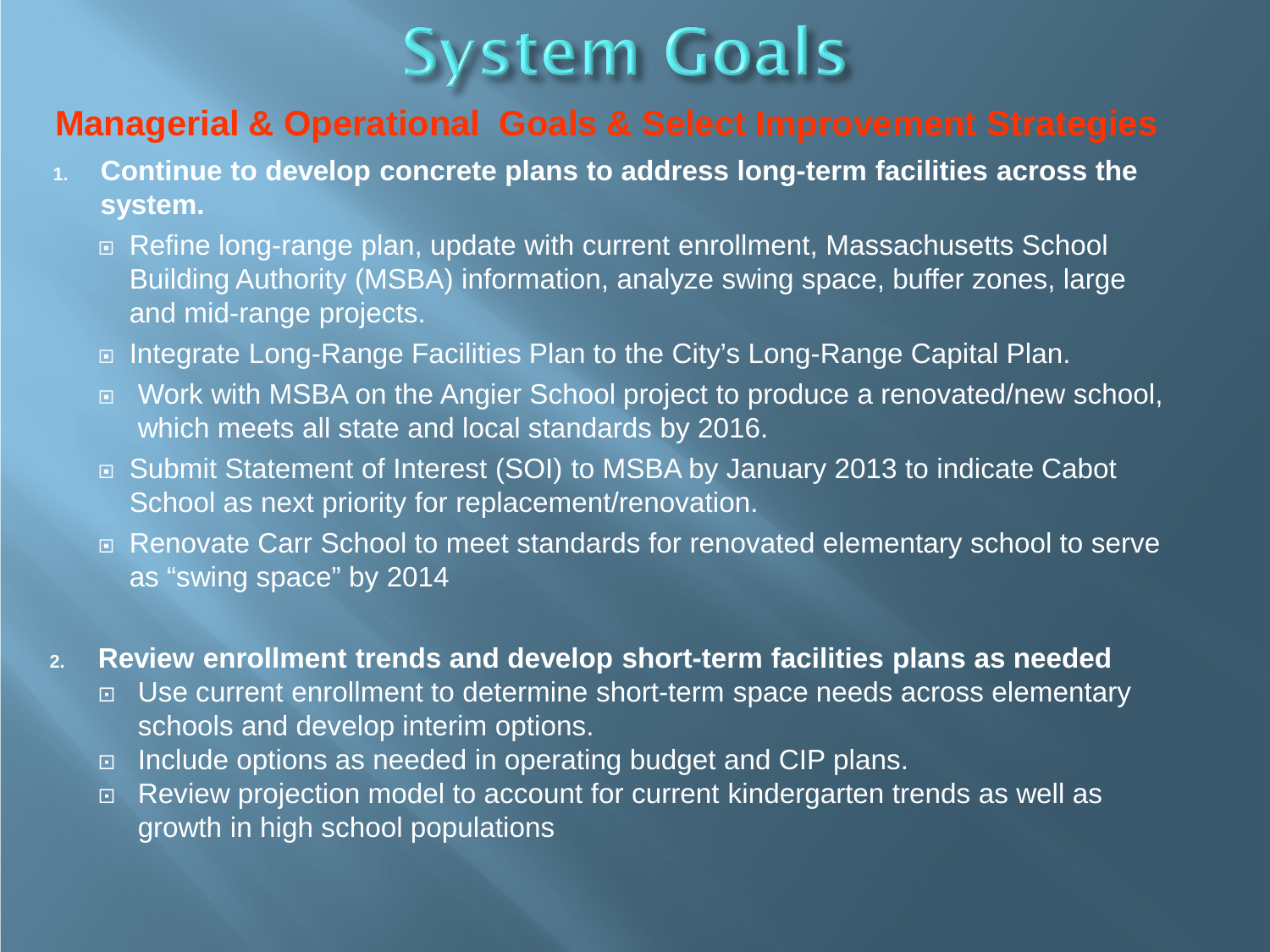

- **3. Engage in multi-year financial planning in order to maintain educational excellence and support enrollment growth, while maintaining financial sustainability.**
	- □ Update financial projections using new enrollment forecast and associated costs. Include short-term facilities needs including renovation costs, furniture, fixtures and equipment (FF&E) for new classroom spaces.
	- Expand the analysis of the cost impact of the growing enrollment and use this in budget planning.
- **4. Restructure Elementary Special Education in a manner that effectively supports staff, students and families.**
	- **□ Establish Committee to make recommendations to Superintendent.**
	- □ Conduct focus groups with a variety of stakeholder groups including principals, parents, teachers and special educators.
	- Review numerous special education administrative structures designed to improve information flow and support for students, parents and schoolbased practitioners.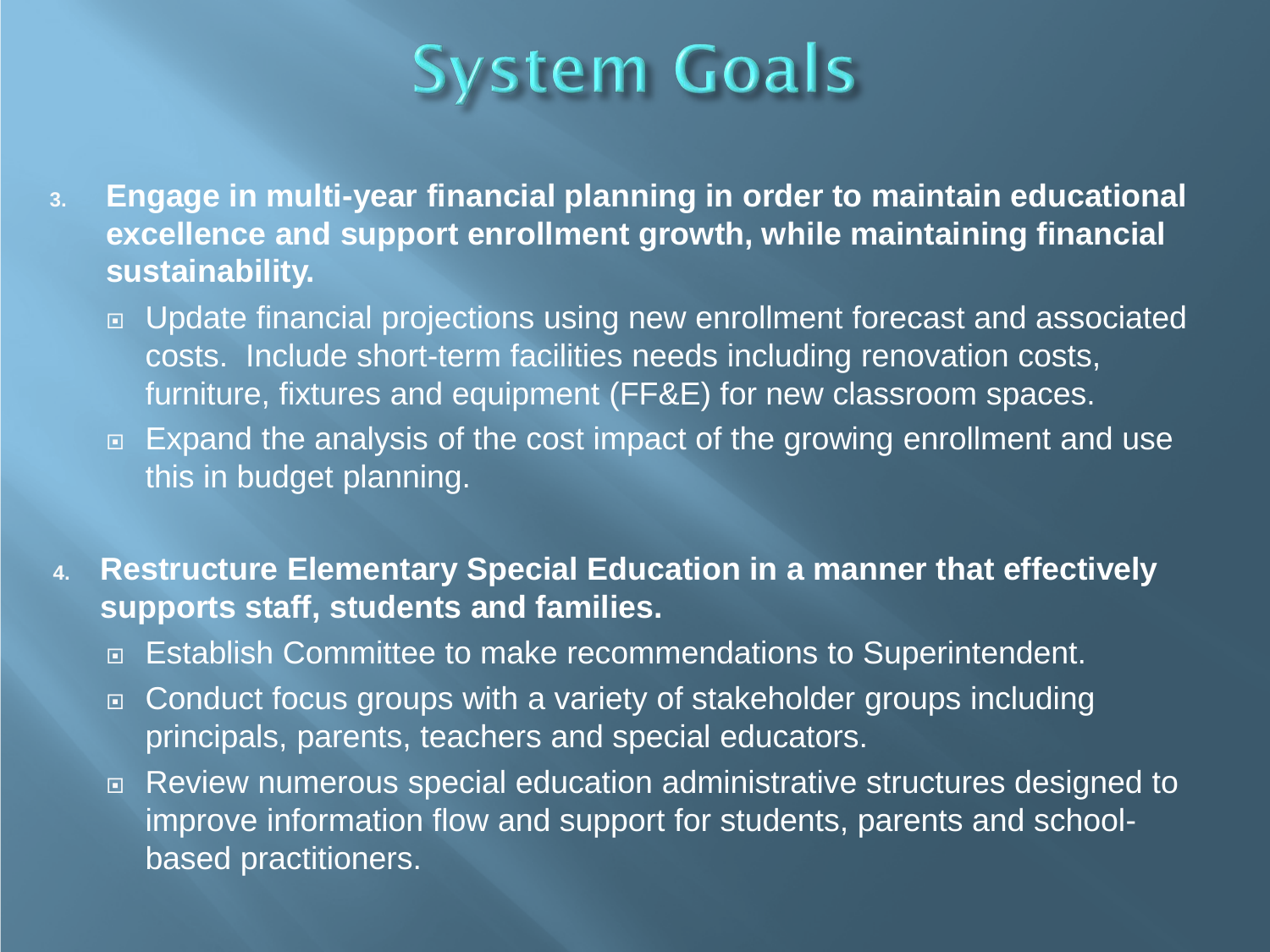

**5. Continue to build the network infrastructure throughout the district and the hardware capacity in each building.**

- □ Continue to improve and develop functionality and capacity of our technology infrastructure to support learning
- Increase access to technology equipment and resources both during and outside the school day.
- □ Provide support and professional development to ensure our educators can leverage the technology available for teaching and learning.

#### **6. Increase the diversity of faculty and staff.**

- Develop written Strategic Recruitment Plan focusing on diversity.
- □ Review and modify recruitment sources placing stronger emphasis on diversity plan.
- Utilize other internal staff in addition to Human Resources to network and recruit a diverse workforce.
- □ Partner with professional diversity recruiters to impact hiring administrators and improve recruitment strategies.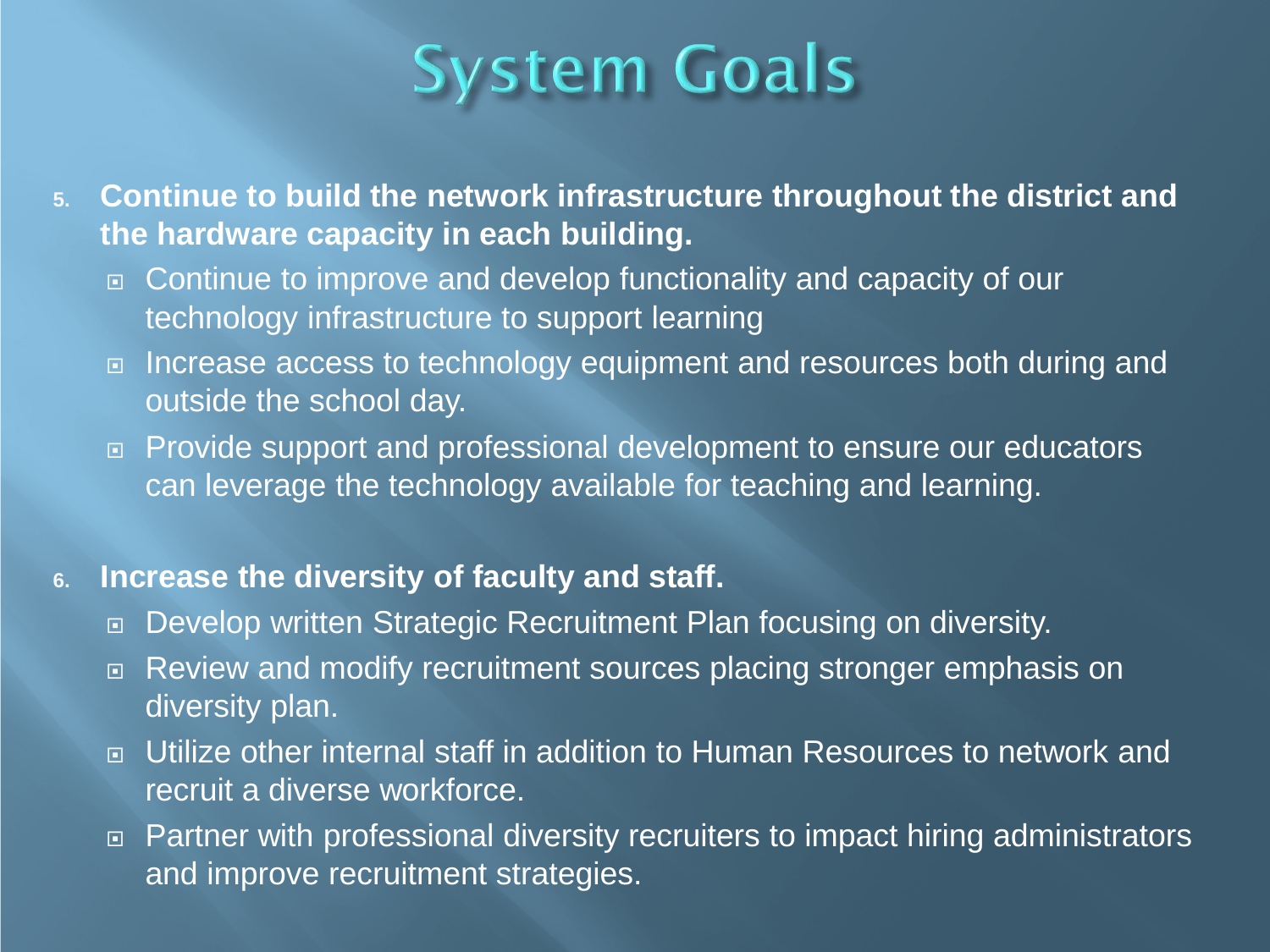

# **Community Goals & Select Improvement Strategies**

- **1. Work to engage the community about NPS goals, challenges, accomplishments and opportunities using multiple communication strategies.**
	- **Expand the frequency of open and responsive communication** through both traditional and digital means with a range of stakeholders.
	- □ Expand understanding of System's goals, challenges and opportunities.
- **2. Continue to expand partnerships with outside entities to support system goals.** □ Establish and maintain relationships with universities,
	- corporations, professional organizations and other entities.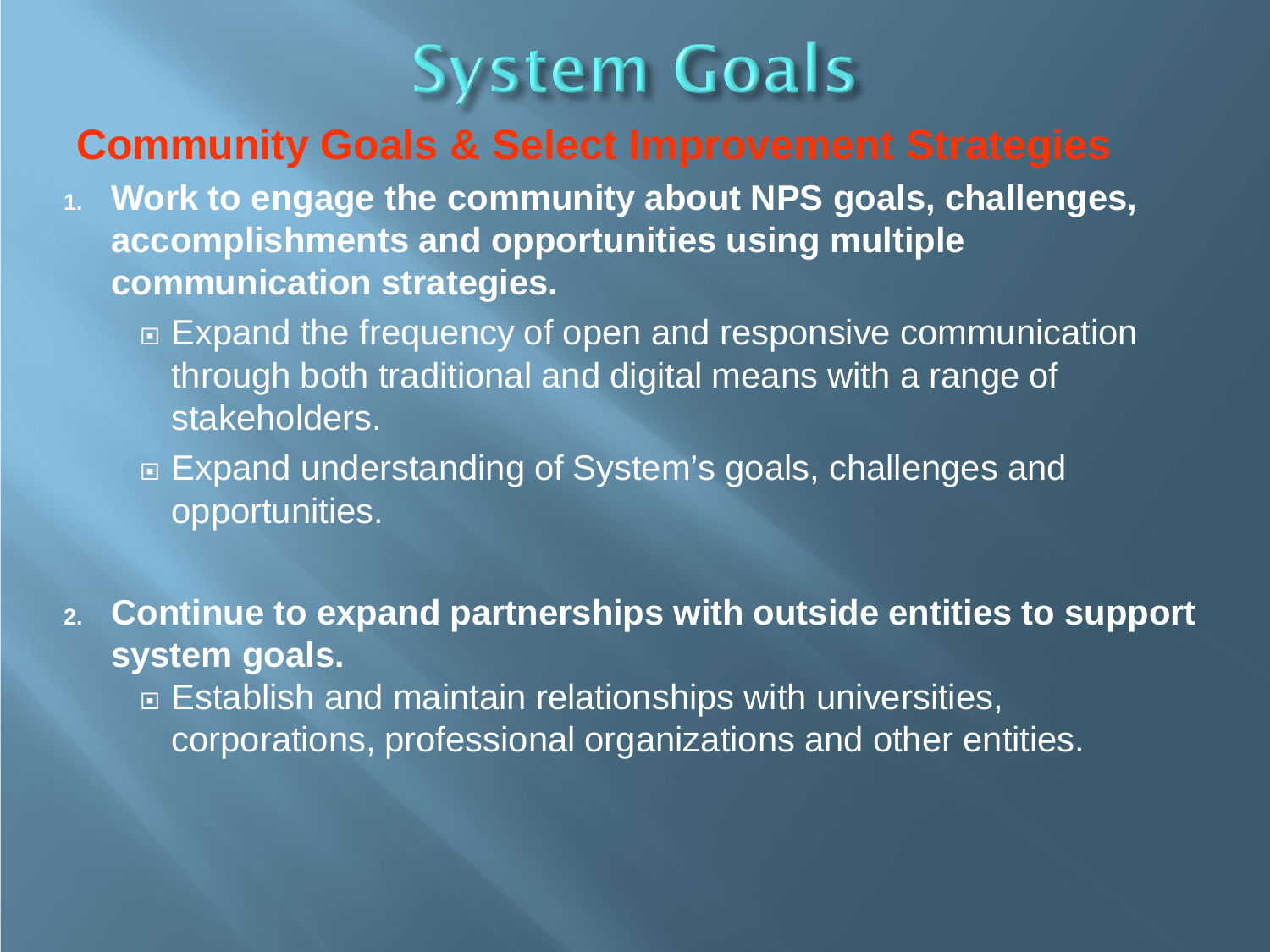# **Student Achievement Goal**

# **Goal**

**To improve achievement for all students, including narrowing achievement gaps for identified student groups.**

- ◆ Maintain a high level of growth for all students, as measured by SGPs.
- $\cdot$  Increase the median SGP by one (1) point above the previous four (4) year average for each high need group.

# **Action Items**

- $\triangleright$  Work in partnership with Central Office administrators to refine and improve instructional intervention strategies in key areas. Review intervention data and strategies with building principals during school visits.
- Allocate resources to areas where data indicates there is need for improvement.
- $\triangleright$  Develop partnerships with universities/organizations that can assist NPS in reaching this student learning goal.